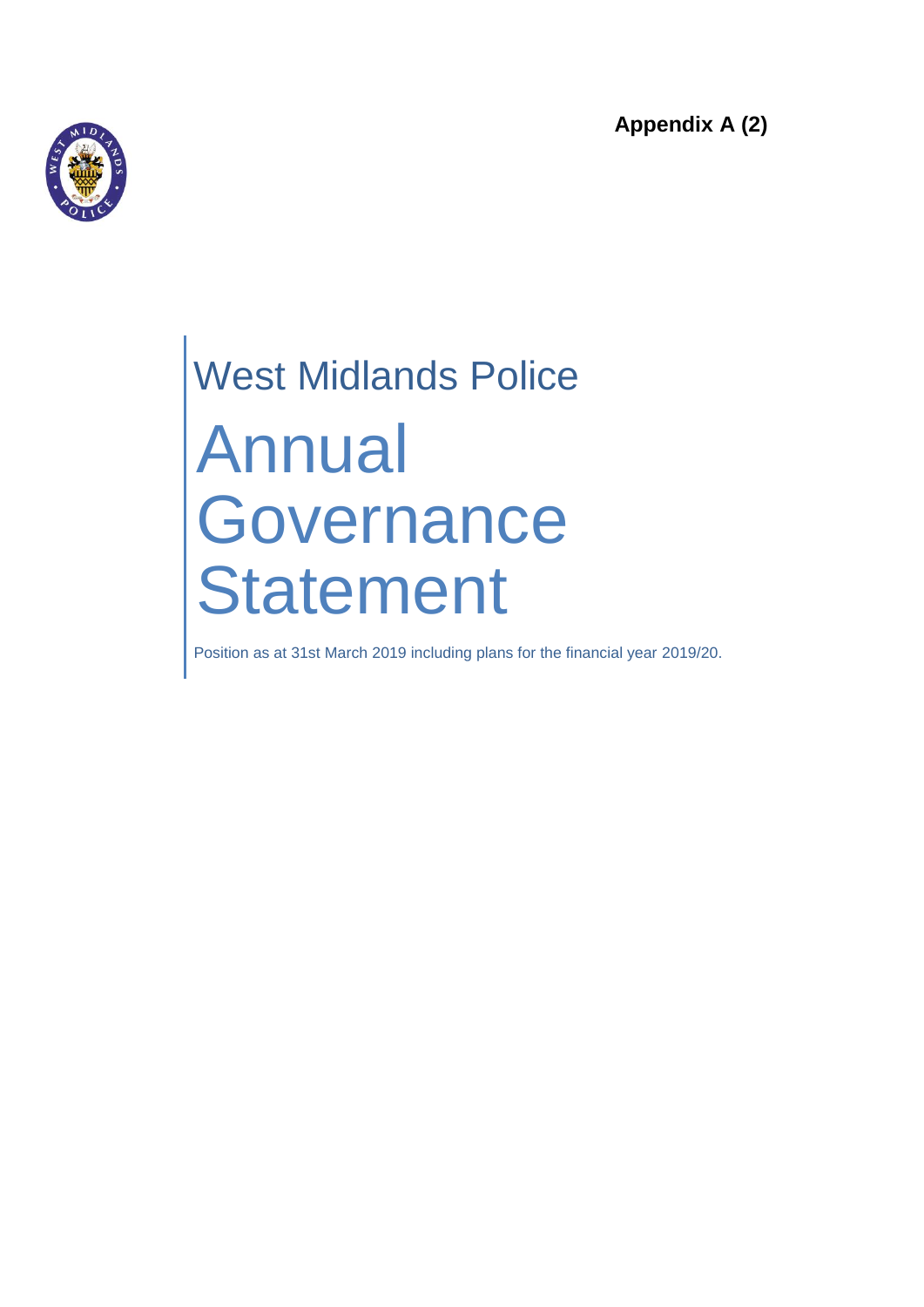## **Contents Page**

| 1.  | Introduction                                                                                                               | 3               |
|-----|----------------------------------------------------------------------------------------------------------------------------|-----------------|
| 2.  | Scope                                                                                                                      | 3               |
| 3.  | The Governance Framework                                                                                                   | 3               |
| 4.  | Principle A - Behaving with Integrity, demonstrating strong commitment<br>to ethical values and respecting the rule of law | 5               |
| 5.  | Principle B - Ensuring openness and comprehensive stakeholder<br>Engagement                                                | 6               |
| 6.  | Principle C - Defining outcomes in terms of sustainable economic, social<br>and environmental benefits                     | $\overline{7}$  |
| 7.  | Principle D - Determining the outcomes necessary to optimise the<br>achievement of the intended outcomes                   | 7               |
| 8.  | Principle E - Developing the Force's capacity, including the capability of<br>its leadership and the individuals within it | 8               |
| 9.  | Principle F - Managing risks and performance through robust internal<br>control and strong public financial management     | 10              |
| 10. | Principle G - Implementing good practices in transparency, reporting and<br>audit to deliver effective accountability      | 11              |
| 11. | <b>Review of Effectiveness</b>                                                                                             | 11              |
| 12. | Significant Governance Issues 2017/18                                                                                      | 13              |
| 13. | Significant governance issues looking forward to 2019/20                                                                   | $\overline{14}$ |
| 14. | <b>Conclusion and Commitment Statement</b>                                                                                 | 15              |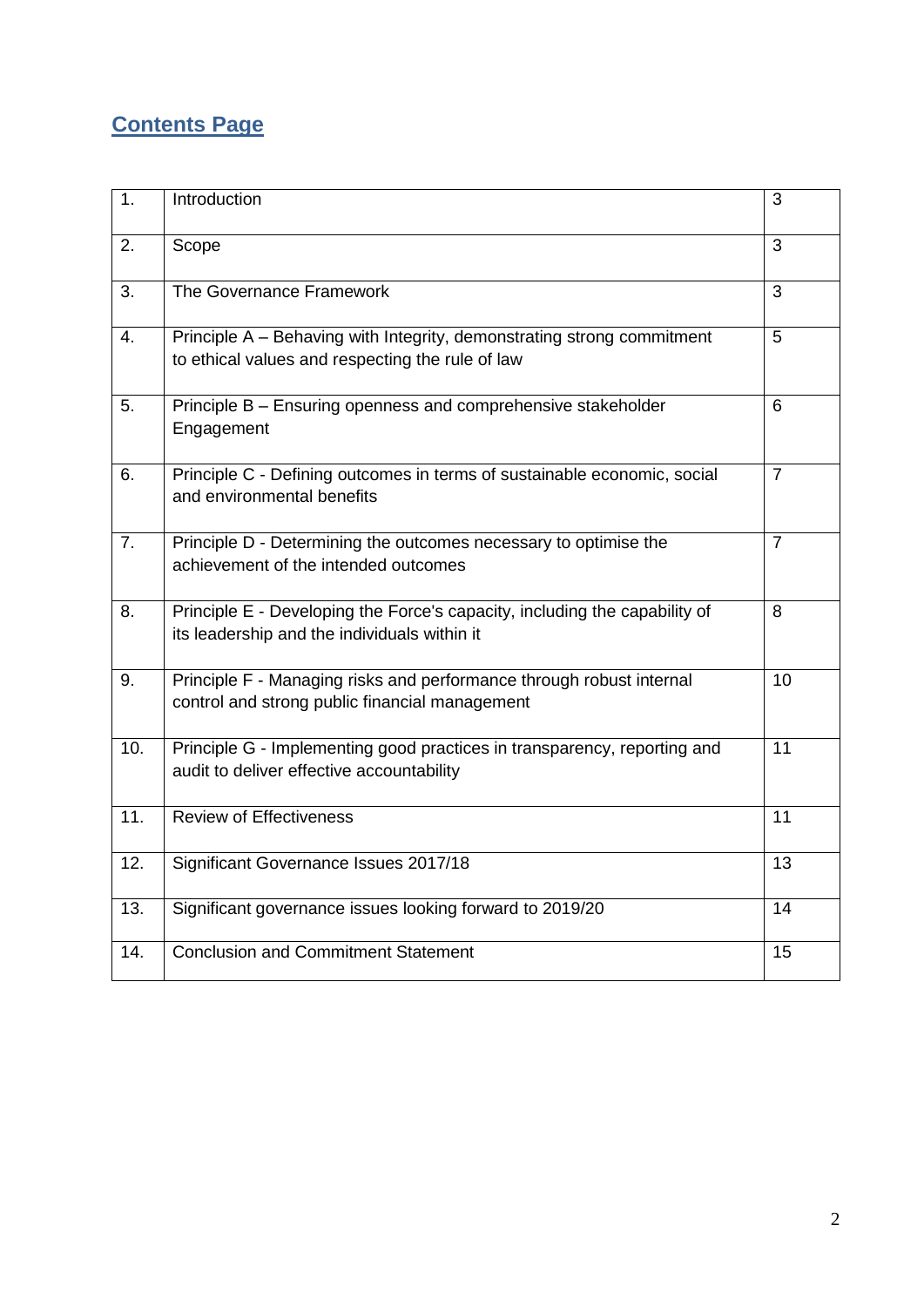#### **1. Introduction**

This Annual Governance Statement (AGS) explains how the Chief Constable governs West Midlands Police (the 'Force') through a system of internal controls. The Chief Constable has adopted a Code of Corporate Governance, consistent with the principles of the CIPFA/SOLACE 2016 updated framework: *Delivering Good Governance in Local Government*, a copy of which is on our website at [www.west-midlands.police.uk](http://www.west-midlands.police.uk/) or can be obtained by contacting us, details at [www.west-midlands.police.uk/contact-us/index.aspx](http://www.west-midlands.police.uk/contact-us/index.aspx) . This statement explains how the Chief Constable has complied with the code and also meets the requirements of the Accounts and Audit Regulations 2015, regulation 6(1), which requires all relevant bodies to prepare an annual governance statement.

#### **2. Scope**

The Chief Constable is responsible for ensuring the Force's business is conducted in accordance with the law and proper standards, and that public money is safeguarded and properly accounted for and used economically, efficiently and effectively. The Chief Constable also has a duty under the Local Government Act 1999 to make arrangements to secure continuous improvement in the way in which its functions are exercised, having regard to a combination of economy, efficiency and effectiveness.

In discharging this overall responsibility, the Chief Constable is also responsible for putting in place proper arrangements for the governance of its affairs and facilitating the exercise of its functions, which includes ensuring a sound system of internal control is maintained through the year and that arrangements are in place for the management of risk.

#### **3. The Governance Framework**

The governance framework comprises the systems and processes, and culture and values by which the Chief Constable directs and controls activities through which it accounts and engages with the community. It enables the Chief Constable to monitor the achievement of strategic objectives and to consider whether those objectives have led to the delivery of appropriate, cost effective services, including achieving value for money.

The system of internal control is a significant part of the governance framework and is designed to manage risk to a reasonable and foreseeable level. It cannot eliminate all risk of failure to achieve policies, aims and objectives; it can therefore only provide reasonable and not absolute assurance of effectiveness.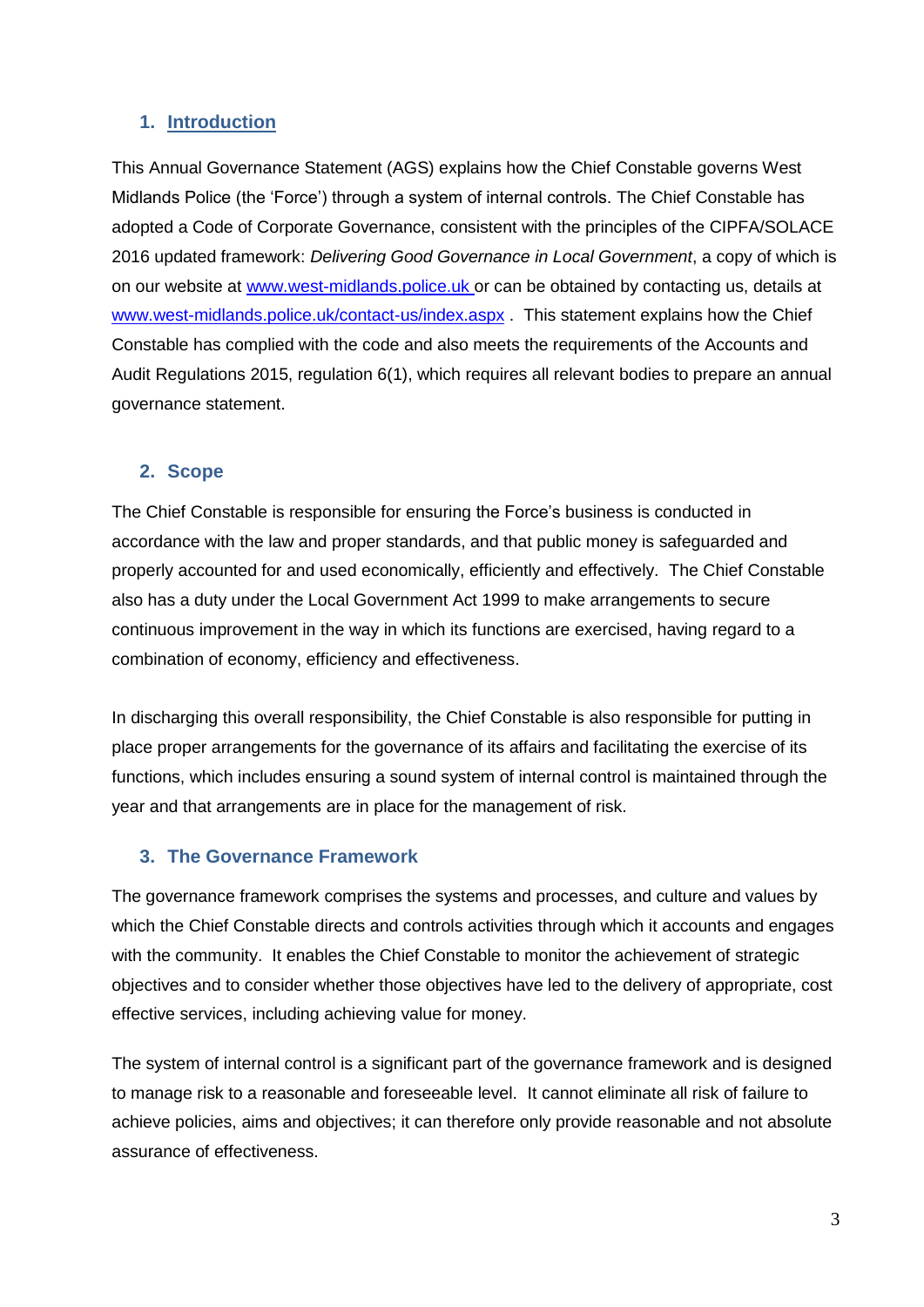The system of internal control is based on an on-going process designed to identify and prioritise the risks to the achievement of the Chief Constable's policies, aims and objectives, to evaluate the likelihood of those risks being realised and the impact should they be realised, and to manage them effectively, efficiently and economically.

The Chief Constable is responsible for operational policing matters, the direction and control of police personnel, and for putting in place proper arrangements for the governance of the Force. The Chief Constable is held to account for the exercise of those functions and those of the persons under his direction and control, by the Police and Crime Commissioner (Commissioner).

It therefore follows that the Commissioner must satisfy himself that the Force has appropriate mechanisms in place for the maintenance of good governance. For these to operate in practice, the Commissioner and the Chief Constable, as separate corporations sole have separate but complimentary governance structures. These facilitate the achievement of effective governance arrangements, including the monitoring and assessment of performance in line with statutory responsibilities.



#### *West Midlands Police Strategic Governance Structure:*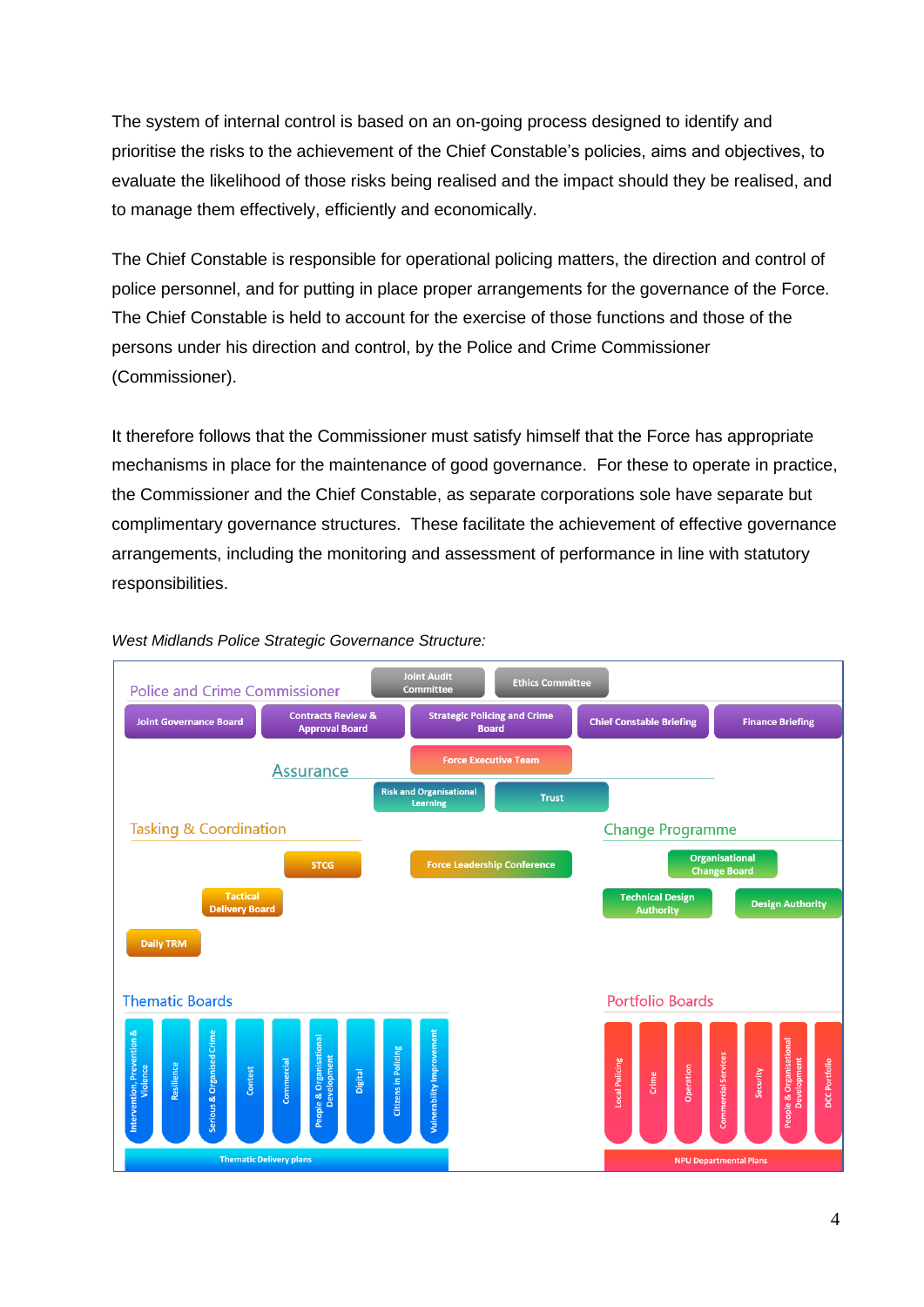The 'Delivering Good Governance standard for public services 2016' sets out the seven good governance core principles. The key elements of the systems and processes that have been put in place for the Force and how the Force adheres to these seven principles is evidenced below.

#### **4. Principle A: Behaving with integrity, demonstrating strong commitment to ethical values and respecting the rule of law**

Evidence to demonstrate Principle A includes;

- $\checkmark$  The Chief Constable's Vision and Values, in conjunction with the Code of Ethics, define
	- the exemplary standards expected of everyone working in policing and is communicated to all officers and staff.
- $\checkmark$  The Standards of Professional Behaviour reflect the expectations of the public and are governed by specific policies, procedural rules and internal management processes that cover the activities of the force:
- Financial Management
- Procurement
- Health and safety
- Gifts and Hospitality
- Business Interests
- 'Whistleblowing' Confidential Reporting
- Complaints Handling
- Anti-Fraud, Bribery and Corruption

• Taccept and admit when Tam wi<br>• Het the public see how we work<br>• Because I welcome openness

- Information Security
- Information sharing
- Data Protection
- General Data Protection Regulations
- $\checkmark$  At a national level, the Force cooperates in the National Fraud Initiative which attempts to identify fraud by sharing and comparing employee data across the public sector.
- $\checkmark$  Within the Force there are two formal codes of conduct, one for police officers and one for police staff. Both codes define the standards of personal behaviour expected. The

**Our Values** I am courageous and fair<br>• I stand up for the right things<br>• I challenge unreasonable and<br>• I make the right decisions, however<br>• I make the right decisions, however I prevent crime **I prevent crime**<br>• I work in partnership to create safer<br>communities . I am creative and think of new tough they ar . I want to work in a diverse team I offer friendship and service • I care about the people I serve<br>• I am honest and I earn people's trust I listen and learn • I show friendship by helping the<br>public, partners and colleagues-<br>particularly those who may not<br>realise they need our help · I accept and admit when I am wrong

I am proud of what I do • I am a strong performer and<br>
• I am a strong performer and<br>
• I inspire others with my pas policing<br>• I challenge and address poor . I deliver a service my family would<br>be proud of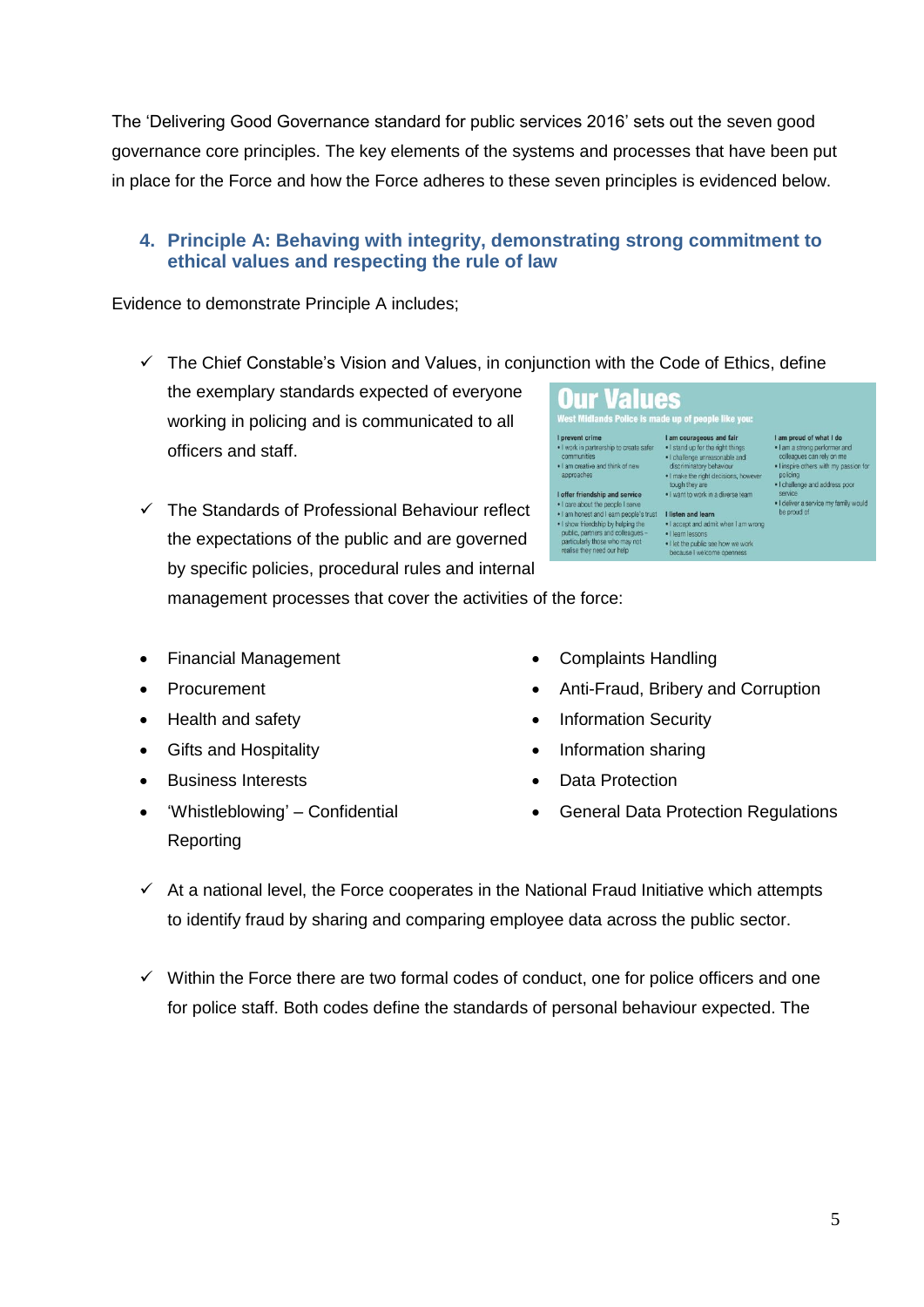officer code also sets out requirements in terms of use of force, performance, execution of duties and other general conduct expectations. Certain staff, e.g. qualified accountants or solicitors, will have professional codes of conduct to which they are held



to account.

 $\checkmark$  An Ethics Committee has been established which is responsible for providing the Chief Constable and PCC with independent advice around ethical

issues arising from the data analytics projects.

#### **5. Principle B: Ensuring openness and comprehensive stakeholder engagement**

Evidence to demonstrate Principle B includes;

 $\checkmark$  The West Midlands Police web site includes the current Freedom of Information (FOI) publication scheme in its 'Your right to information' pages.



 $\checkmark$  The effective force website aids agile accessibility to the police service by providing advice, enabling a member of the public to report an incident, track their case and undertake live webchat to report all non-emergency crimes online.

- $\checkmark$  The Force actively involves communities across the force geography. The approach involves public meetings including community forums, independent advisory groups, scrutiny panels and messaging via WMNOW. There is also active involvement with the full range of media such as press, TV, social media and public surveys.
- $\checkmark$  The West Midlands Police and Crime Plan 2016 2020 and the Force Ambition Plan identifies and communicates plans and intended outcomes for citizens and service users.
- $\checkmark$  The force works closely with Independent Advisory Groups to increase levels of trust and understanding in our diverse communities, support the most vulnerable and make sure our engagement is targeted and meaningful.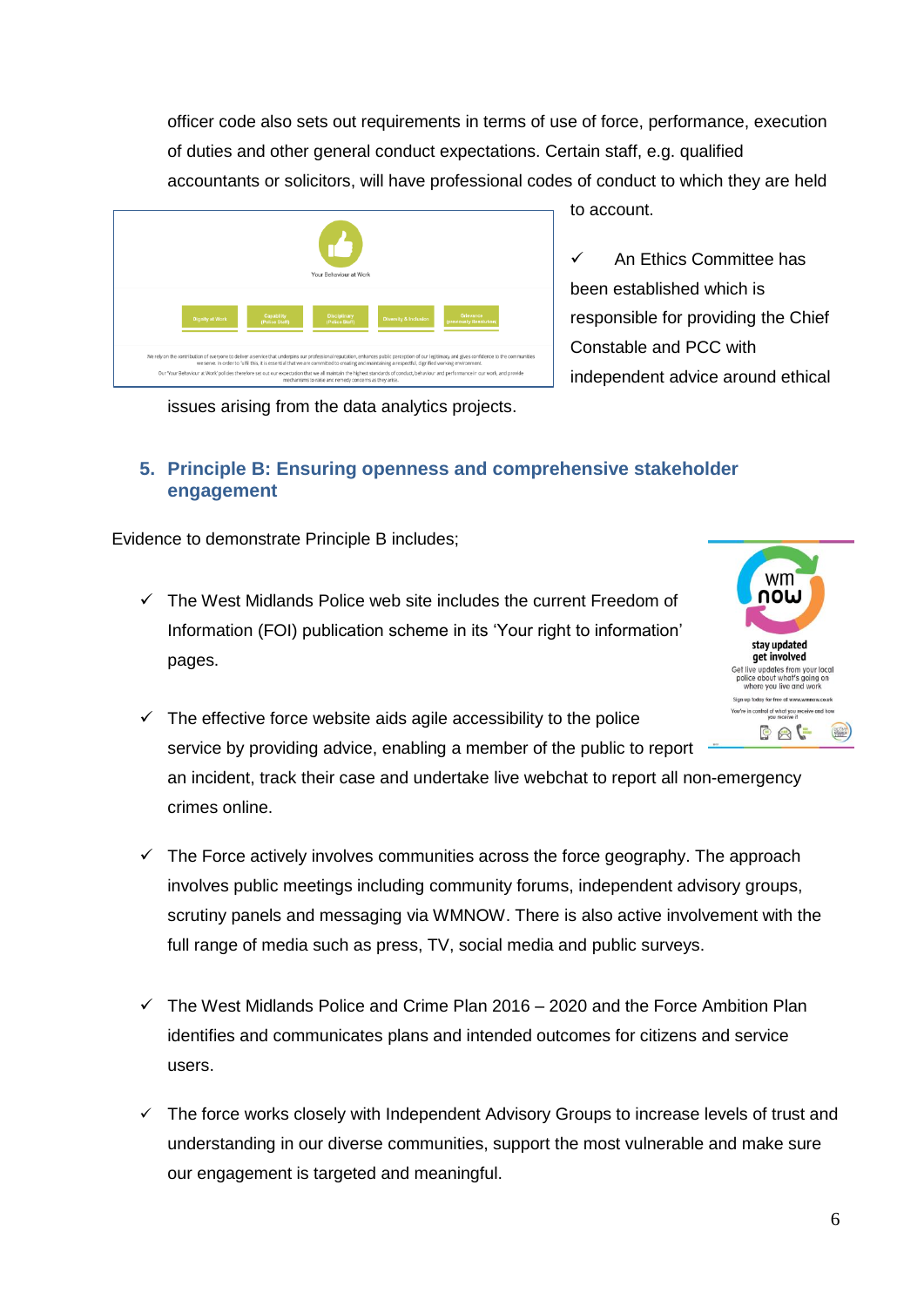- Body worn video is used routinely by frontline officers when attending an incident and is scrutinsed by Independent Advisory Groups.
- $\checkmark$  Governed by the Citizens in Policing Board, the force has a comprehensive Citizens in Policing programme which seeks to increase citizen participation in policing and community safety by developing the scale and variety of opportunities for volunteers, special constables, cadets and a number of watch schemes.
- $\checkmark$  The Force engages and collaborates with a significant number of partners within the region. An example being the work of the West Midlands Violence Prevention Alliance (WMVPA) which is jointly chaired by an Assistant Chief Constable and Public Health Lead. The WMVPA aims to bring together partners to work together with the shared understanding that violence and its associated harms are preventable. The WMVPA is a member of the World Health Organisation Violence Prevention Alliance international network*.*

#### **6. Principle C: Defining outcomes in terms of sustainable economic, social and environmental benefits**

Evidence to demonstrate Principle C includes;

- $\checkmark$  The WMP2020 change program has clearly defined economic, social and environmental outcomes to be delivered during the period.
- $\checkmark$  A WMP2025 project has commenced to highlight the trends that are most likely to impact policing by 2025, to consider the implications of those trends on WMP and define how to position WMP to achieve its goals in this environment.



 $\checkmark$  A WMP environmental policy is under development and a post being created to drive activity in this area.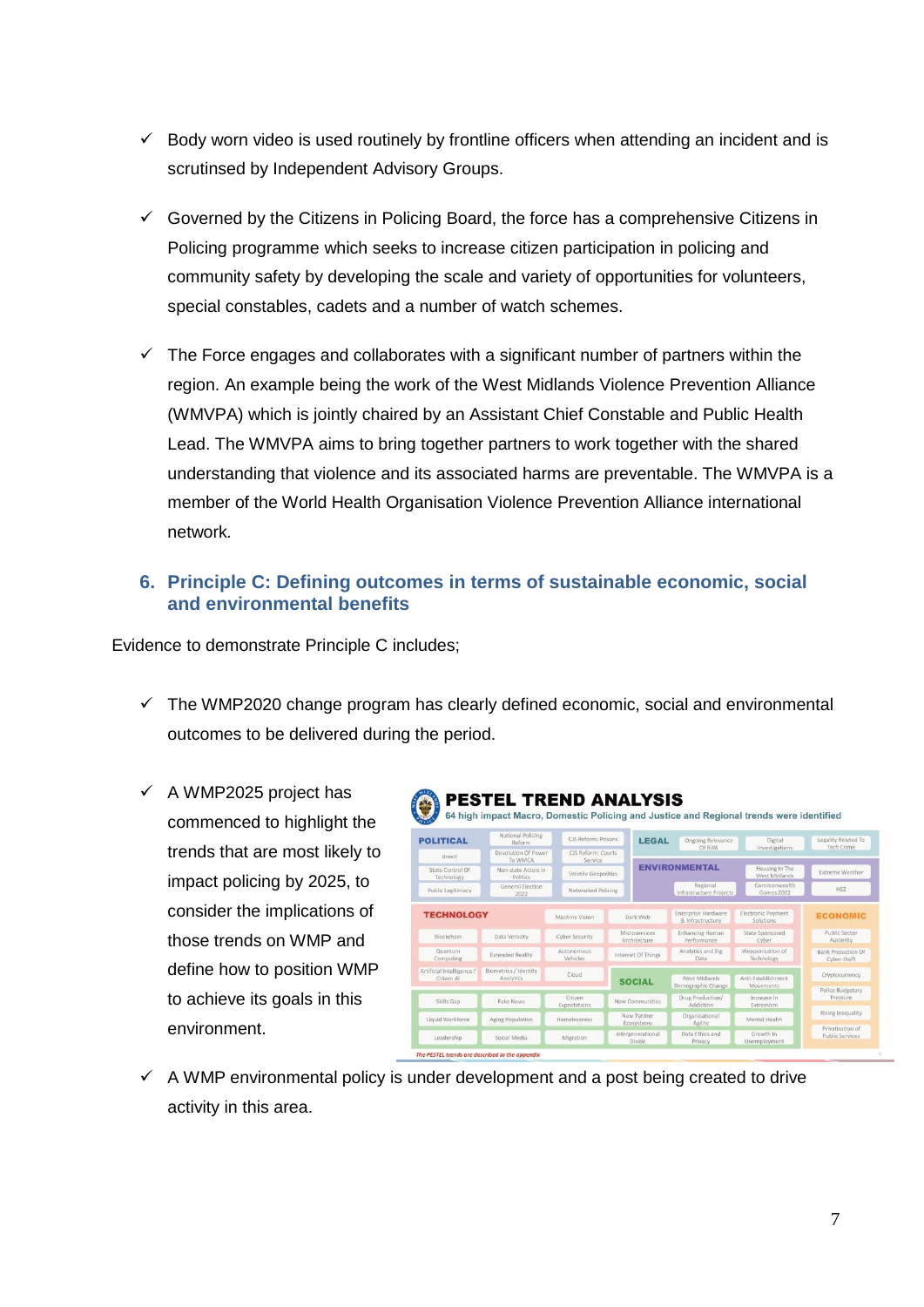$\checkmark$  The Force's updated procurement strategy includes ensuring achievement of social value.

#### **7. Principle D: Determining the outcomes necessary to optimise the achievement of the intended outcomes**

Evidence to demonstrate Principle D includes;

- $\checkmark$  The Medium Term Financial Plan (MTFP) has been updated in 2018 which forms the basis of the annual budgets and provides a framework for the evaluation of future proposals.
- $\checkmark$  The Force planning cycle incorporates an annual strategic assessment, annual Force Management Statement (FMS), financial plans and delivery plans against the force Ambition Plan.
- $\checkmark$  Performance is scrutinized via the governance boards and areas where additional focus is required are highlighted. These areas are followed up and reported on at subsequent boards.
- $\checkmark$  Decision-making at all levels of the Force is undertaken within the framework of the National Decision Model, which has the Code of Ethics at its core.



 $\checkmark$  WMP have adopted the Threat Harm Risk Investigation Vulnerability Engagement (THRIVE+) framework across all functions. It underpins all decision making in the force and encourages flexible and adaptable risk management, while empowering staff and officers at all levels to have confidence in the decisions that they make.

#### **8. Principle E: Developing the Force's capacity, including the capability of its leadership and the individuals within it**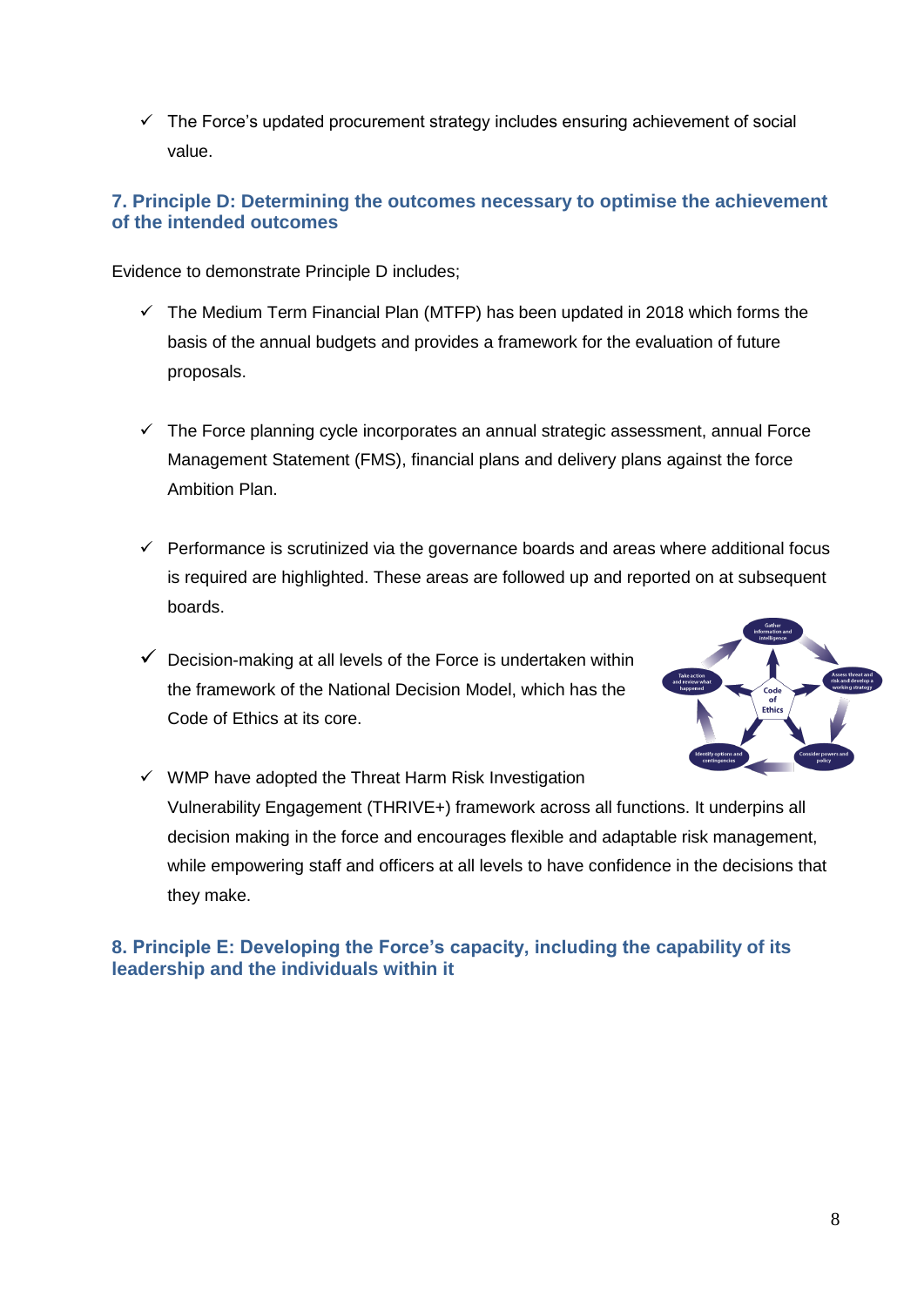Evidence to demonstrate Principle E includes;

 $\checkmark$  The 'People Deal' is a fluid covenant between employees and the organisation. It outlines what WMP expects from its personnel and what people can expect, in return, from the organisation.



 $\checkmark$  This covenant extends to those in management roles as described in the Leadership Promise, with individuals aiming to be champions in the workplace; creating

an environment which supports, challenges and enables WMP officers and staff to be the best they can be in order to bring the vision and values, as referenced under Principle A, to life.

- $\checkmark$  The Force Executive Team have clearly defined leadership roles and objectives; they are responsible for implementing strategy and managing the delivery of services within their respective portfolios.
- $\checkmark$  In 2018 the Force rolled out WMP Conversations, a new approach to managing people and performance across the force, along with supporting everyone to bring the vision of WMP to life in a real and practical way.
- $\checkmark$  To build on capacity, collaboration arrangements are in place with neighboring forces for significant service areas (CMPG / Legal Services etc.)
- $\checkmark$  Regional and national governance arrangements are in place in relation to national and regional programmes (Single Online Home, Specialist Capabilities, Blue Light Collaboration etc.)
- $\checkmark$  The innovative Data Driven Insight (DDI) project is leading the national agenda in terms of data analytics. It will deliver a single, cleansed and integrated data set which will provide an enterprise wide search capability directly into the hands of our front line officers on their mobile devices, transforming data access, intelligence and tools. This system will also provide deep insight and analytics creating the step change in how information drives our actions in line with our Blueprint ambition.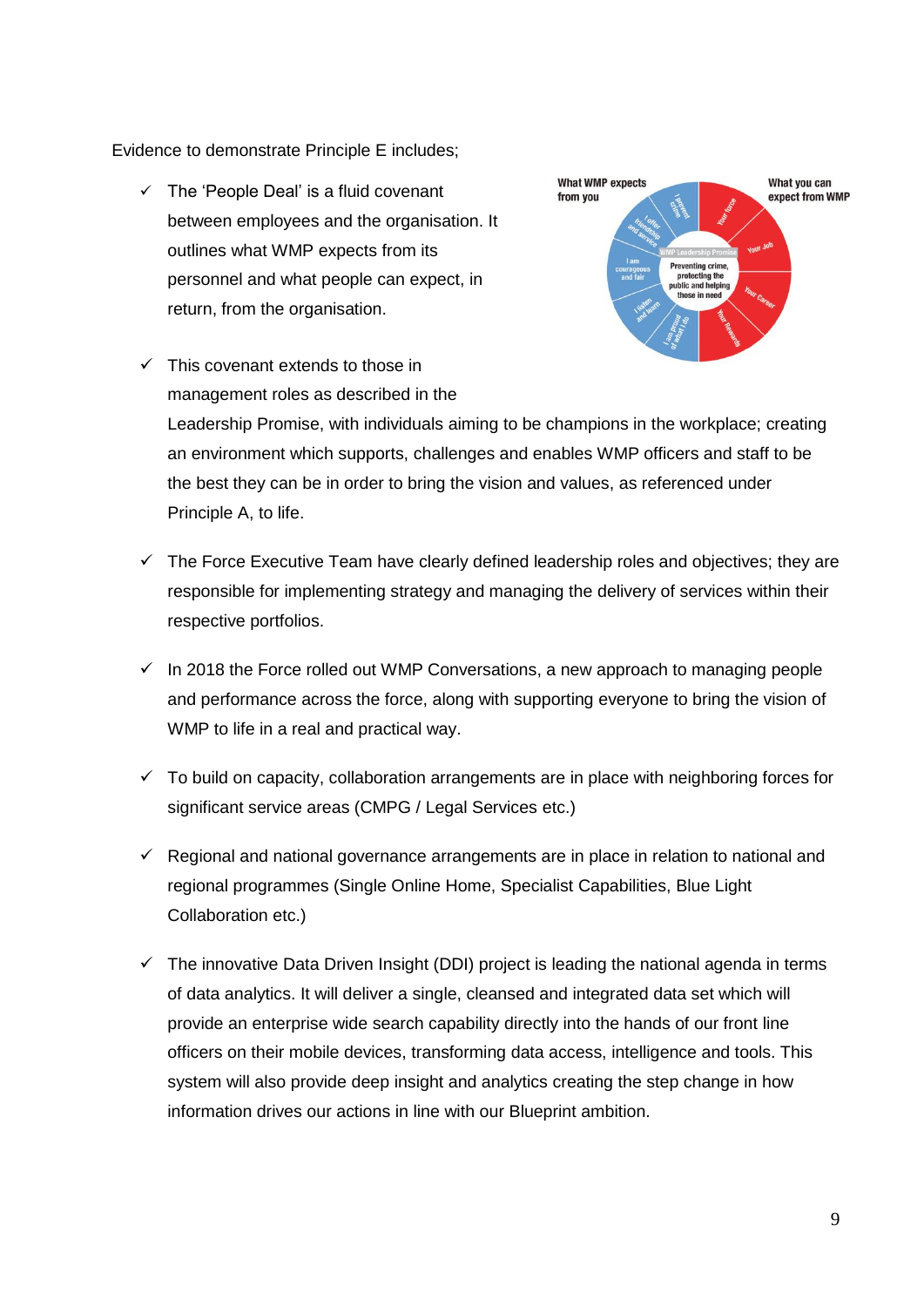- $\checkmark$  As part of the HMICFRS Integrated PEEL Assessment (IPA) the WMP's arrangement planning for future demand was graded as 'Outstanding'.
- $\checkmark$  An in-house automation capability within IT&D has been developed and implemented.
- $\checkmark$  To build on the Force's expertise there are knowledge transfer arrangements in place as part of WMP2020, along with numerous academic collaboration work streams.
- The Chief Constable has hosted a series of *Aspire to Inspire* and *Lead2Acheive* development programmes and events across the Force to develop the capability of its leadership at all levels within the organisation.

#### **9. Principle F: Managing risks and performance through robust internal control and strong public financial management**

Evidence to demonstrate Principle F includes;

 $\checkmark$  The Force has an Organisational Risk Management Policy and Risk Register, prepared and reviewed by the Deputy Chief Constable and managed via the Risk and Organisational Learning Board. The Risk Register is subject to internal audit on an annual basis.

The Joint Audit Committee is responsible for independent assurance on the adequacy of the risk management framework

- $\checkmark$  The force has also ensured that all decision-making processes are overseen by correct governance structures. Each member of the Force Executive Team (FET) leads a specific portfolio board and chairs thematic boards, all of which incorporate sub-groups for specific functions and themes. This oversight from the highest level ensures that there is no disconnect at any level of management in the continued delivery of force performance and ambitions.
- $\checkmark$  Objectives within the Ambition Plan are defined within the WMP Conversations (PDR) objectives) of each executive team member and cascaded throughout the organisation's approach to performance management.
- $\checkmark$  Performance management forms part of the Force governance arrangements. Performance information is scrutinised by the Force Executive Team via the boards they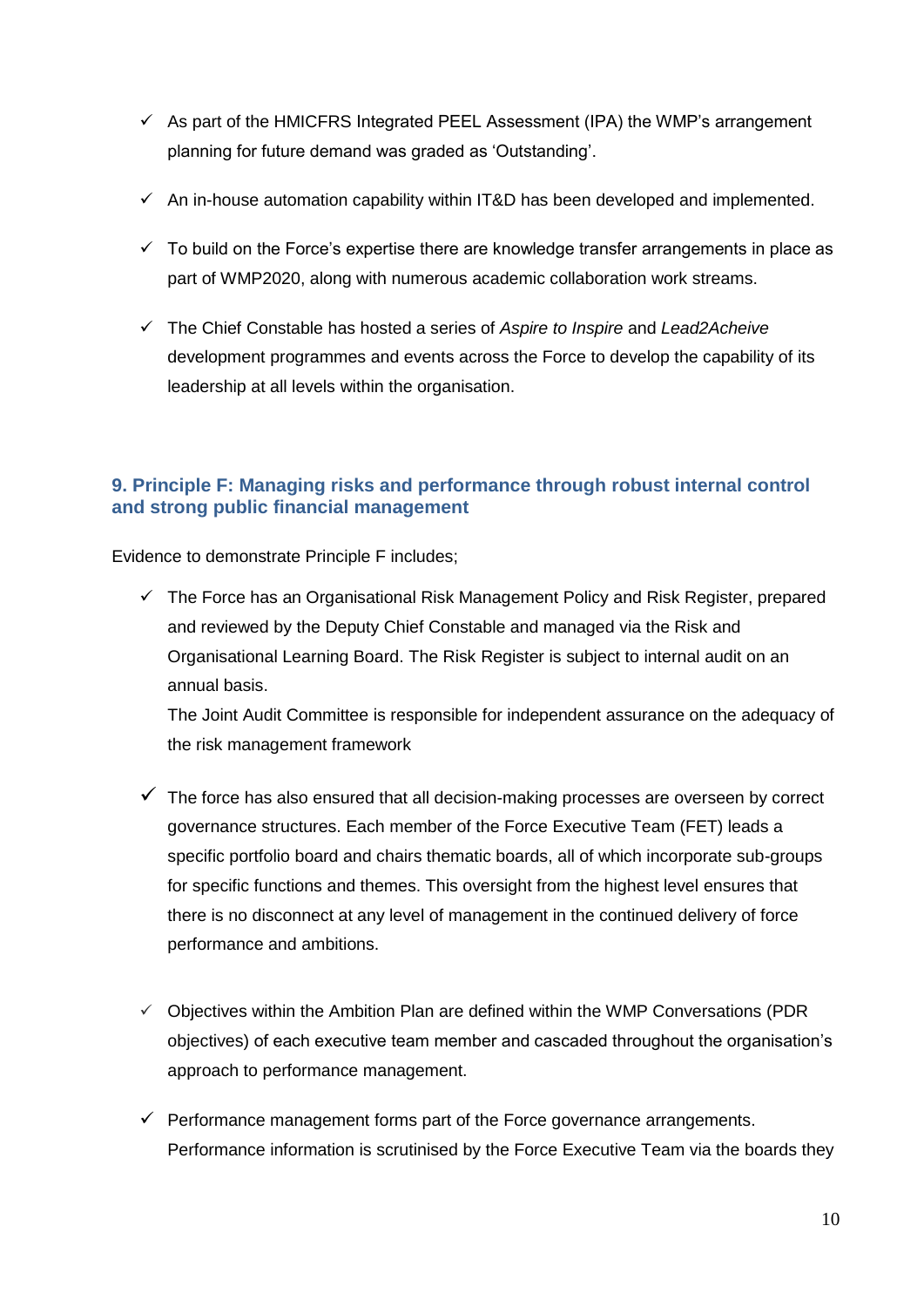chair and the Quarterly Performance Reviews (QPRs) they hold. Deep dives of performance take place at the most senior level of the organization.

- $\checkmark$  The DDI performance dashboards provide detailed performance improvement information to supervisor level and above.
- $\checkmark$  Her Majesty's Inspectorate of Constabulary and Fire and Rescue Service (HMICFRS) independently assesses operational policing processes and reports the performance of the Force at a national level. The Force considers carefully any HMICFRS recommendations and acts upon them.
- $\checkmark$  Strong public financial management is evidenced through the following strategies and reports:
- Benefit Realisation plans
- Annual Financial Strategy
- Budget Monitoring reports
- Annual Statement of Accounts
- Treasury Management Statement
	- HMICFRS Value for Money Profile

#### **10. Principle G: Implementing good practices in transparency, reporting and audit to deliver effective accountability**

Evidence to demonstrate Principle G includes;

- $\checkmark$  A Joint Audit Committee (with the PCC) is responsible for independent assurance on the adequacy of the risk management framework and the associated control environment, the independent scrutiny of the Chief Constable's and the PCC 's financial performance to the extent that it affects the Chief Constable and PCC's exposure to risk and weakens the control environment.
- $\checkmark$  The Joint Scheme of Corporate Governance sets out in detail the respective roles and functions of the Commissioner and Chief Constable, outlining all significant decisions which are consented or delegated and which are of a statutory, financial or management nature.
- $\checkmark$  All major change and transformation programmes and projects have their own project boards and adhere to consistent force change control processes which include addressing risk management and mitigation.
- $\checkmark$  An External Audit function reports to "those charged with governance" in respect of the Annual Accounts to ensure they are prepared in accordance with legislation, accounting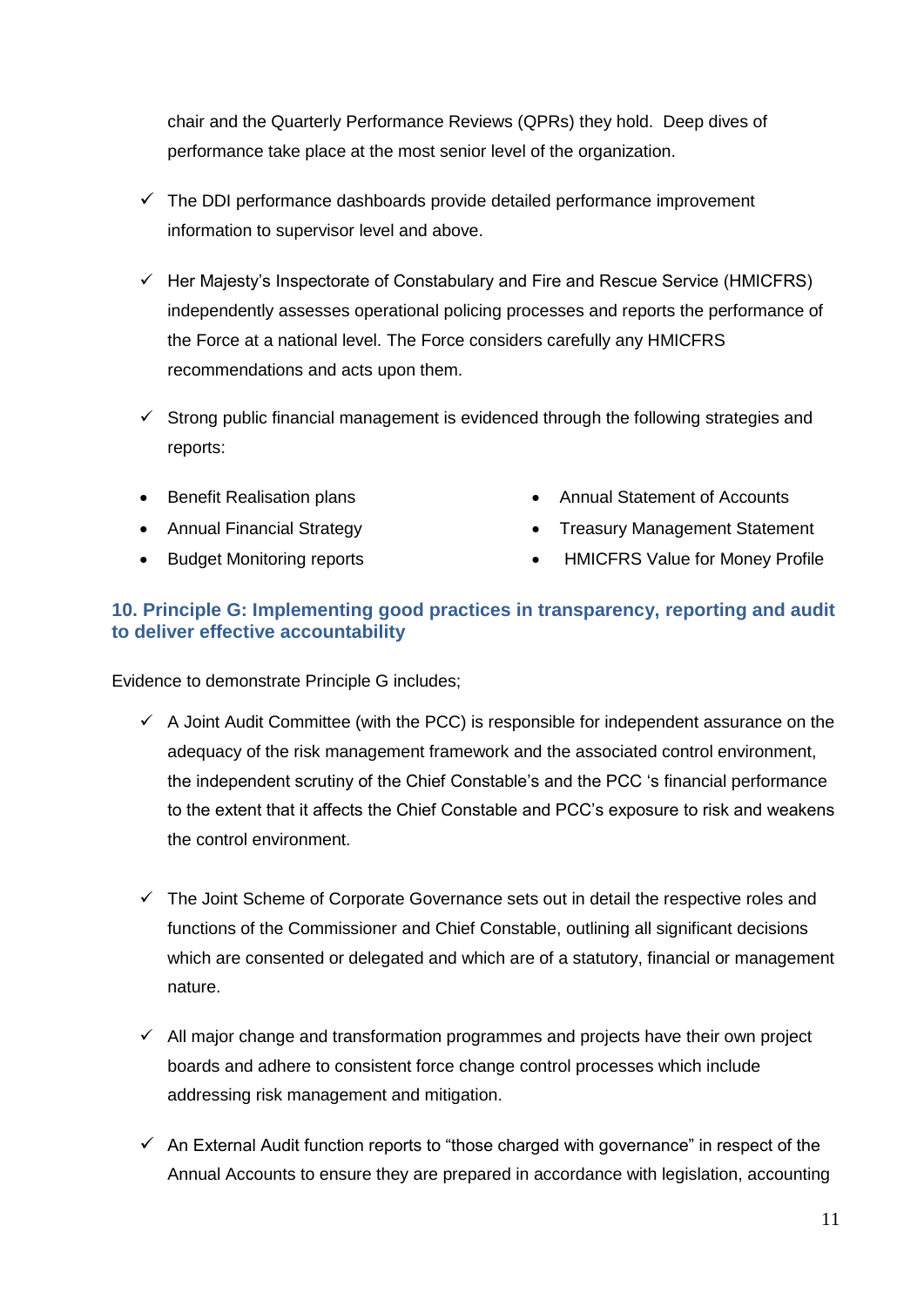standards and good practice. As well as issuing a statutory opinion on the accounts they also issue a statutory opinion on the Chief Constables arrangements for securing value for money, measured as economy, efficiency and effectiveness, which sits alongside the HMICFRS assessment work.

- $\checkmark$  This Annual Governance Statement is published alongside the Statement of Accounts
- $\checkmark$  Regular publication (subject to confidentiality tests) of reports presented to the Strategic Policing and Crime Board.

#### **11. Review of effectiveness**

The Chief Constable has responsibility for an annual review of the effectiveness of the Governance Framework. The review of effectiveness is informed by the work of the Force Executive Team within West Midlands Police, who have responsibility for the development and maintenance of the governance environment, the Internal Audit Annual report, and also by comments made by the external auditors and other review agencies and inspectorates. In maintaining and reviewing the effectiveness of the governance arrangements, the following roles are undertaken:

#### **The Force**

The Chief Constable operates a system of strongly controlled arrangements for the delivery of operational policing in its communities, together with management and monitoring arrangements for:

- Performance management and associated reporting;
- Financial management;
- Standards of data quality that underpin key reporting requirements;
- The professional standards of police officers and staff in the Force;
- Programme and project management.

These functions are organised within clear reporting structures in the Force, designed to provide the Chief Constable and the Executive Team with assurances as to the effective delivery of operational policing and the Commissioner's Policing and Crime plan.

The governance framework of the Force has continued to be embedded during 2018/19 to reflect the changes in the Force structure as per the WMP2020 programme. WMP2020 programme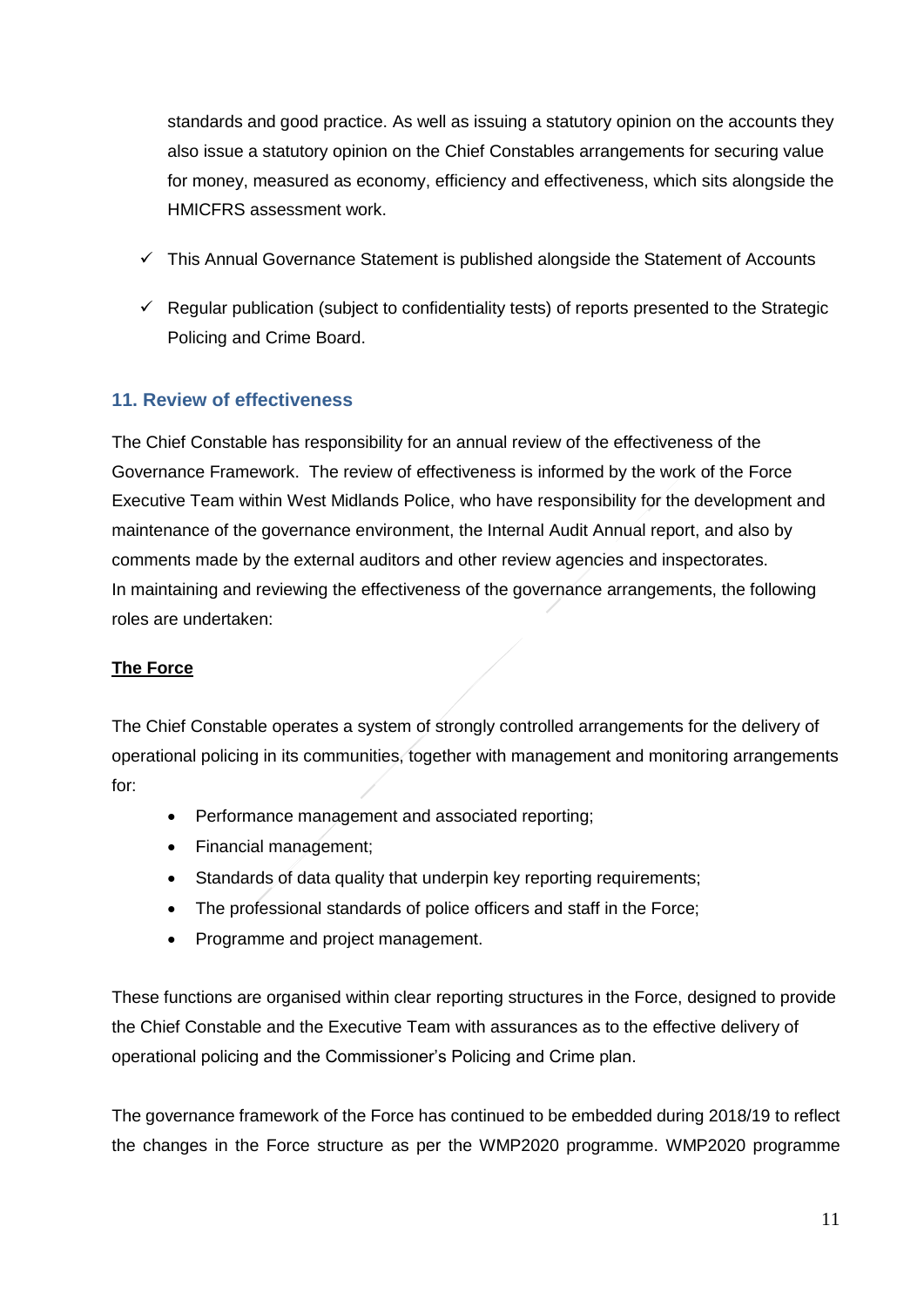continues to have its own governance arrangements to enable the programme to be delivered effectively.

During 2018/19 an additional two thematic boards have been formed, 'Citizens in Policing' and 'Vulnerability and Exploitation', in recognition of keys areas of the Police and Crime Plan and the Force Ambition Plan that were not being governed via the thematic boards already in place.

To increase understanding and improve transparency around force governance, a ' Governance and Knowledge' portal has been developed where all staff and officers are able to access key governance documents such as Board terms of references, actions and decisions and summaries of meetings.

#### **The Joint Audit Committee**

The Commissioner and Chief Constable have established a Joint Audit Committee to be responsible, on behalf of both Corporations Sole, to:

- Advise the Commissioner and the Chief Constable according to good governance principles;
- Provide independent assurance on the adequacy and effectiveness of the Commissioner's and Chief Constable's internal control environment and risk management framework;
- Oversee the effectiveness of the framework in place for ensuring compliance with statutory requirements;
- Independently scrutinise financial and non-financial performance to the extent that it affects the Commissioner's and Chief Constable's exposure to risks and weakens the internal control environment;
- Oversee the financial reporting process.
- Ensure the Force is implementing agreed actions resulting from Her Majesty's Inspectorate of Constabulary and Fire & Rescue Services (HMICFRS) inspections.

#### **Internal Audit**

The system of Internal Audit is a primary tenet of corporate governance and is the responsibility of the Commissioner. The provision and maintenance of an effective shared Internal Audit service for the PCC and CC has been delegated to the PCC's Chief Finance Officer. The Audit Committee oversees the provision of this service, reviewing associated plans and work outputs. The 2018/19 Internal Audit programme can be found [here.](https://www.westmidlands-pcc.gov.uk/media/479924/05-March-2018-Internal-Audit-Strategy-and-Draft-Work-Plan-2018-19.pdf)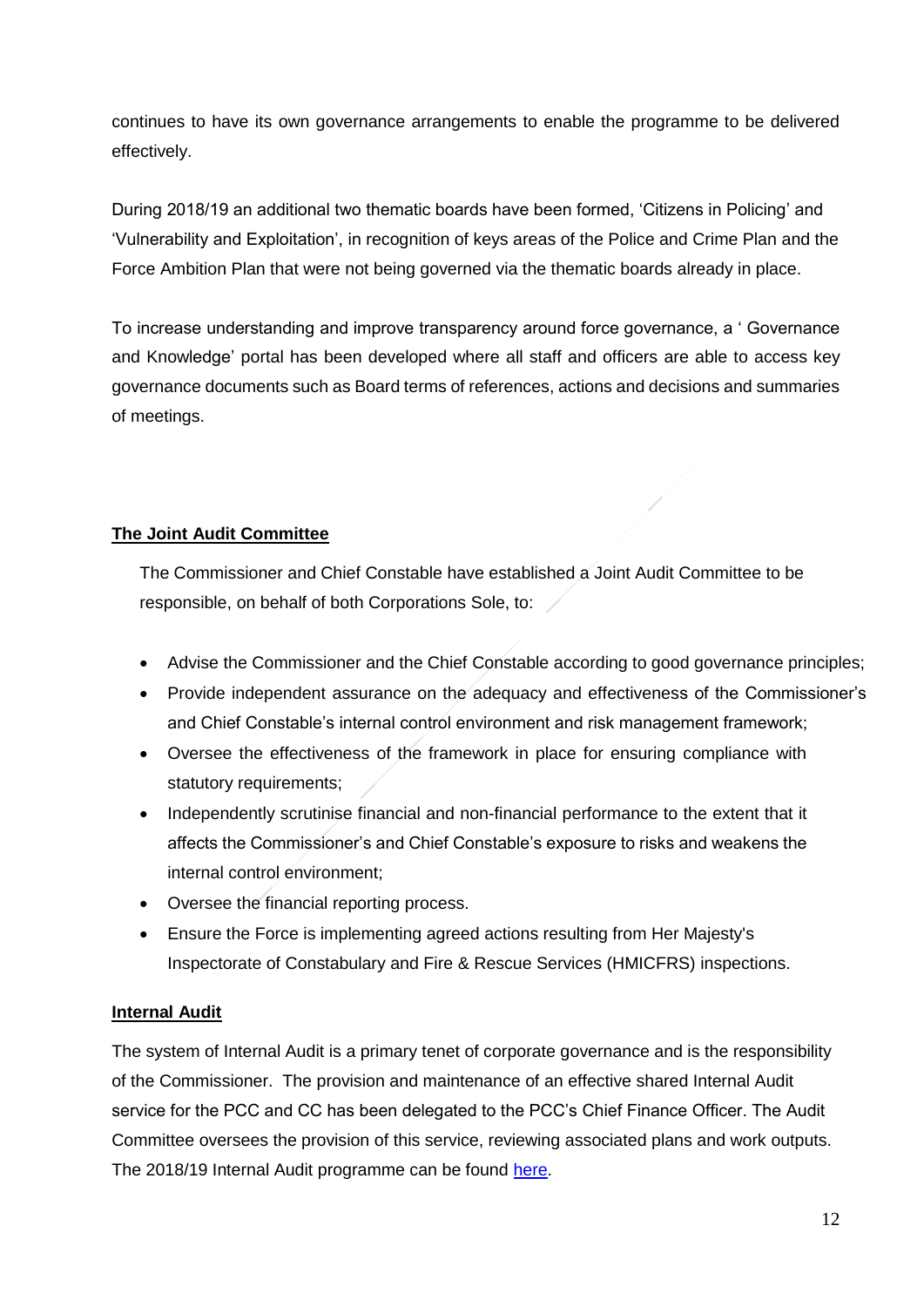A high level review of the force Governance Framework to ensure that it is operating effectively and has been embedded into business as usual across the force was agreed as part of the annual internal audit plan for 2018/19.

The review focused solely on the governance arrangements within the force and not the wider joint governance arrangements of the West Midlands Police and the Police and Crime Commissioner.

An overall opinion of **Reasonable** was given to the area reviewed. The opinion reflects the good framework that has been established, recognising that some boards are still in their infancy. Minor recommendations have been made in respect of the terms of reference of the boards, and also to promote the framework and improve transparency across the force of minutes and actions arising from meetings. There are a number of good practice points noted that have contributed to the opinion, all of which present a positive direction of travel.

#### **Joint Corporate Governance Board**

As per the Code of Corporate Governance it has been jointly agreed, with the Commissioner, for the Joint Corporate Governance Board to meet in April 2019 to review the draft version of this AGS. Membership will consist of senior staff representing both the Police and Crime Commissioner and the Chief Constable. In addition the group will review the corporate governance framework and oversee its implementation.

#### **12. Significant governance issues 2017/18**

It should be noted that governance issues facing the organisation are not necessarily a result of weaknesses within the internal control framework.

In the 2017/18 Annual Governance Statement it was highlighted that the introduction of General Data Protection Regulations (GDPR) and Force Management Statements (FMS) may impact on how the Force operates.

In relation to GDPR the Information Commissioner's Office (ICO) identified 7 key areas that organisations needed to comply with and were invited into the force in July 2018 to assess GDPR readiness across 3 of the 7 areas:

Governance & Accountability,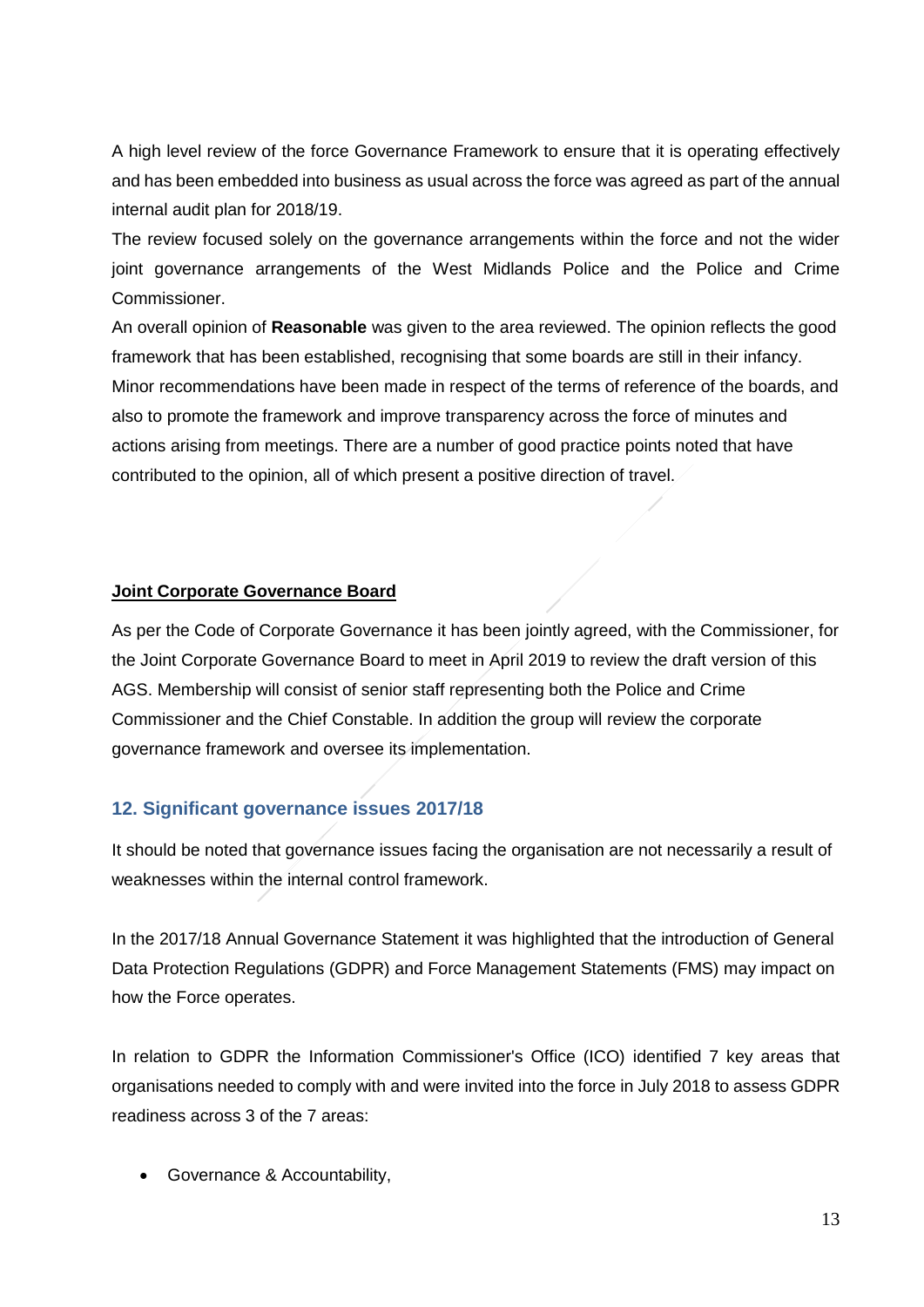- Training & Awareness
- Security of Personal Data.

To supplement this assessment internal audit reviewed the remaining 4 areas:

- Records Management controls that monitor, create, maintain, store, move, retain and destroy personal data records.
- Subject Access Requests & Data Portability procedures for recognising and responding to requests for access to personal data held by the force.
- Data Sharing principles and protocols to help ensure staff and officers are aware of what information should be shared and how.
- Information Risk and Data Privacy Impact Assessments (DPIAs), including the process for managing information risk and adopting a 'privacy by design' approach to assess and manage the impact of personal data related risks on the force

The internal audit review gave an overall opinion of **Reasonable**. It recognised that GDPR is a work in progress and good progress has been made, and continues to be made, to ensure that force policies, procedures and working practices comply with GDPR.

The FMS was successfully produced and the Force will consider the learning from preparing this year's FMS, to inform the approach for 2019/20. It is anticipated that the data used this year will be enhanced in sophistication and ultimately the methodology programmed into the Data Driven Insight analytics.

#### **13. Significant governance issues looking forward to 2019/20**

There are various financial pressures emerging in 2019/20, some with a greater degree of certainty than others, these include:

- Increased pension employer contributions, which have been partly offset by additional grant funding. There remains a lack of clarity as to whether this additional funding will be made a permanent increase to Force funding.
- Flexibility to increase precept levels was greater than originally anticipated, which, coupled with greater efficiency savings has allowed the Force to increase officer numbers over the next two years. There remains a lack of clarity around future precept flexibility which becomes a challenge to medium term financial planning (MTFP) and longer term sustainability of officer numbers.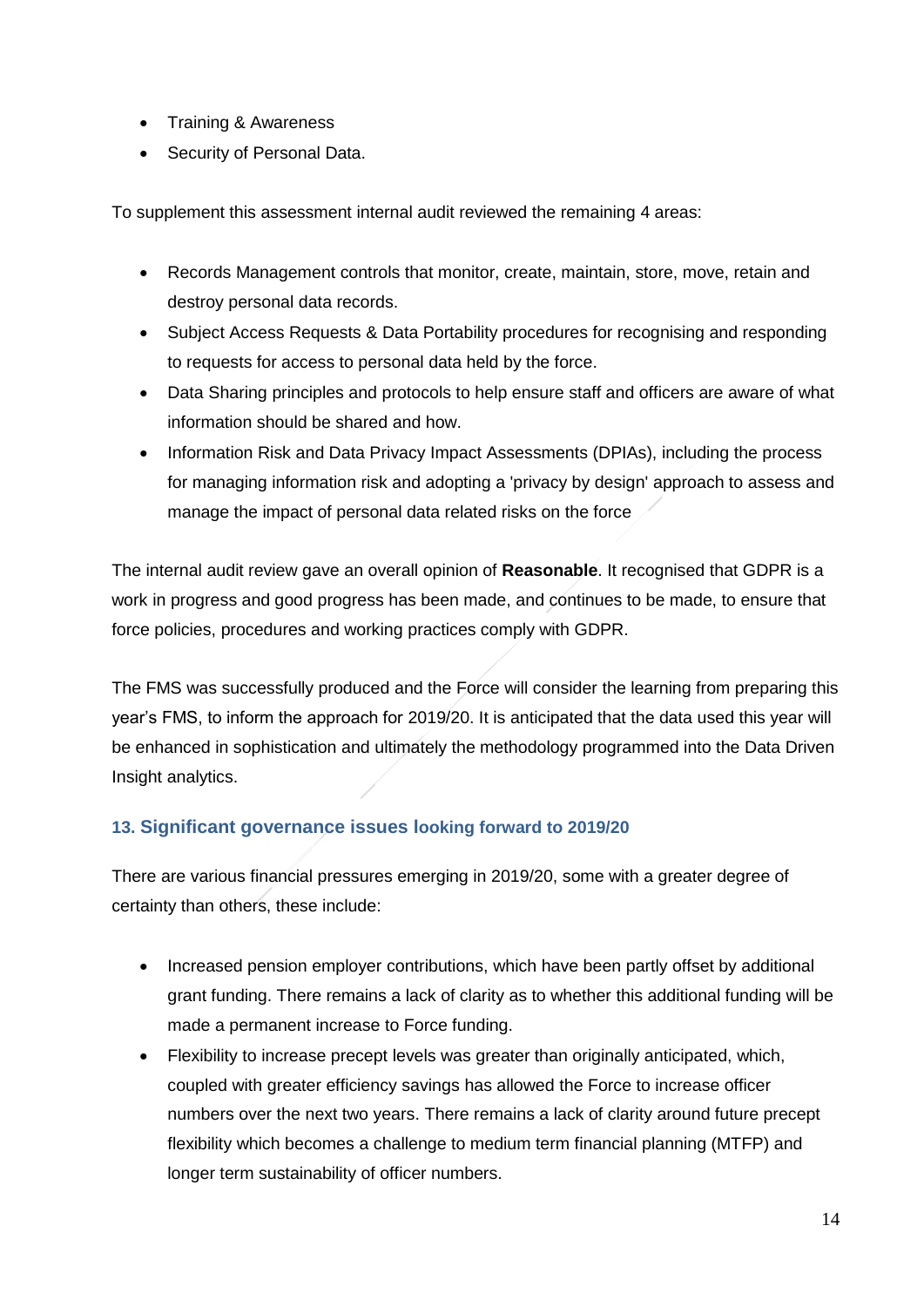- Additional funding will be allocated to those Forces faced by significant demand from violent (predominantly knife related) crime. At time of writing the terms of this funding and allocations are not clear.
- The impact of Brexit on both Force demand and supply chain is being monitored and governed closely and will continue to be so throughout 2019/20.
- A revised MTFP will be prepared early in the financial year which will outline the above pressures and model the impact of a range of scenario's including a sensitivity analysis. This will be reported through the Police and Crime Board.

Regular budget monitoring will report spend and funding against budgetary plans in year. These issues and further emerging issues will be monitored through the current governance bodies already in place.

In addition to the financial pressures, WMP2020 will be delivering a number of significant IT changes, in the form of an overhaul of our current duty management system and replacement of the command and control system. The programmes have their own project boards and adhere to consistent force change control processes which include addressing risk management and mitigation.

### **14. Conclusion and Commitment Statement**

The scale of change facing the Chief Constable remains extremely challenging, at a time when the demand and need for sustained and improved service to the public continues to increase and funding continues to reduce. This will require firm leadership, careful management, innovation and robust governance.

The systems the Chief Constable has in place to monitor the implementation of the Police and Crime Plan through the Ambition Plan and the risk register will ensure activities detailed in this statement are implemented. In any event the governance arrangements of the PCC and the Chief Constable will remain under constant review in the forthcoming financial year.

#### **Signed**